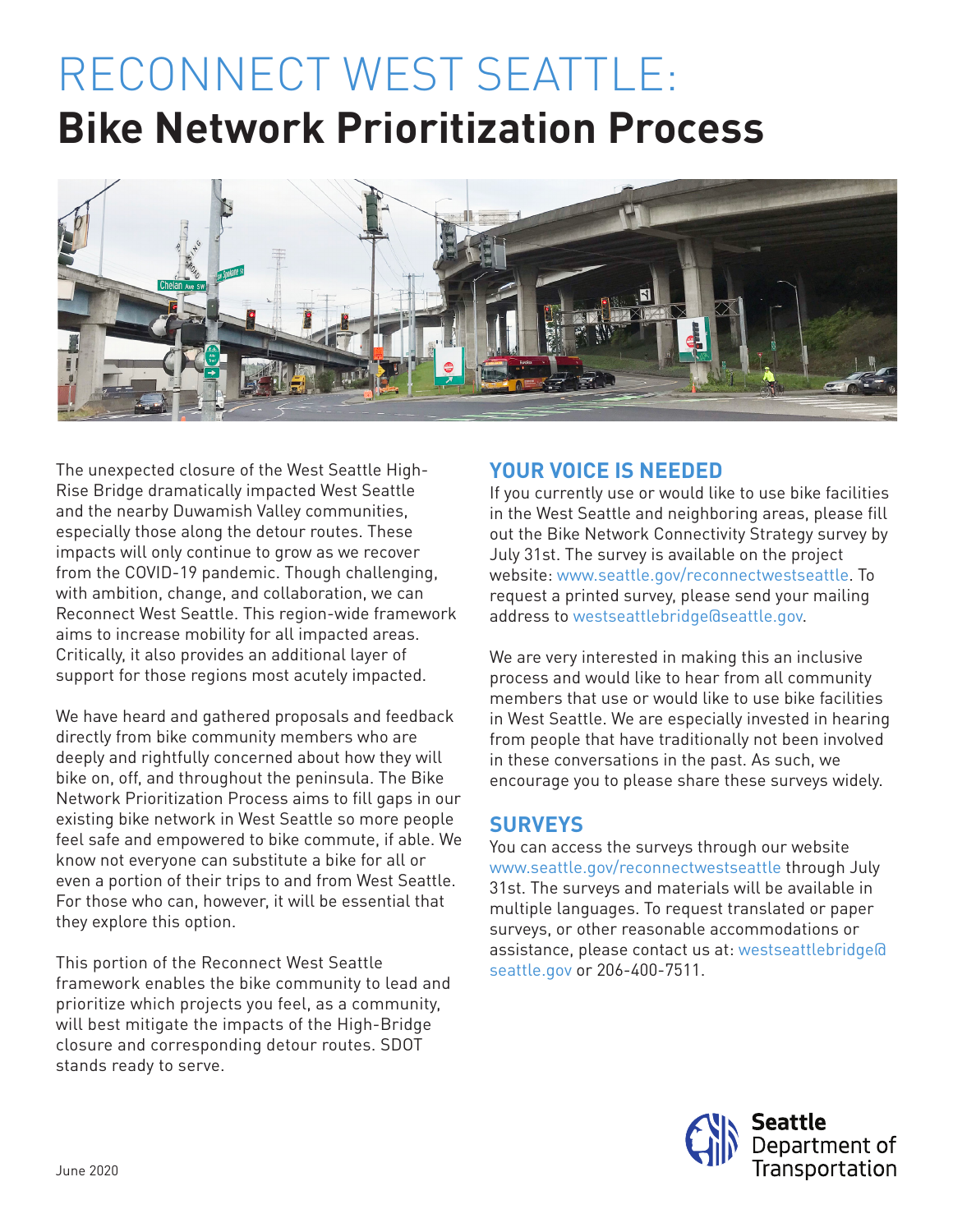## **THE PROJECT LISTS**

The list of candidate projects was generated from ideas we have received from community, along with some of our own ideas, and projects from existing transportation and neighborhood plans, like the Bike Master Plan, Transit Master Plan, and the Pedestrian Master Plan.

While a much larger mix of projects remain on our radar, we recognize the need for immediate action. Therefore, the list includes projects that 1) can be completed within a year, and 2) cost less than \$100,000. It is our intention that many of the projects will be implemented as soon as possible, in less than a year.

#### **MAKING A PLAN TOGETHER**

After the surveys close, SDOT will work with the West Seattle Bridge Community Task Force to look at the ideas presented to us through the lens of budget restrictions, potential transportation-related conflict, equity, safety, mobility, sustainability, and livability.

We will make every attempt to honor the bike community's feedback and suggestions. However, not all projects will be able to move forward. Once the plans are developed, we will hold a follow-up meeting with your neighborhood to discuss and create a plan for action.

As we better understand the financial implications of the new economy, we will work with you to rightsize the project list to fit the challenges we all face. Your feedback will give us a starting place for keeping West Seattle and surrounding communities moving and safe.

#### **TIMELINE**

**Week of July 6:** Bike Network Plans are released to community and surveys open

**July 6 - 31:** Community prioritizes neighborhood projects

**August:** SDOT and WSB Community Task Force analyzes community feedback and creates a plan

### **WE'RE HERE TO HELP**

We are here to help with technological and language assistance, answer questions you might have on the process, and clarify anything you may not understand. You can reach us at westseattlebridge@seattle.gov or 206-400-7511.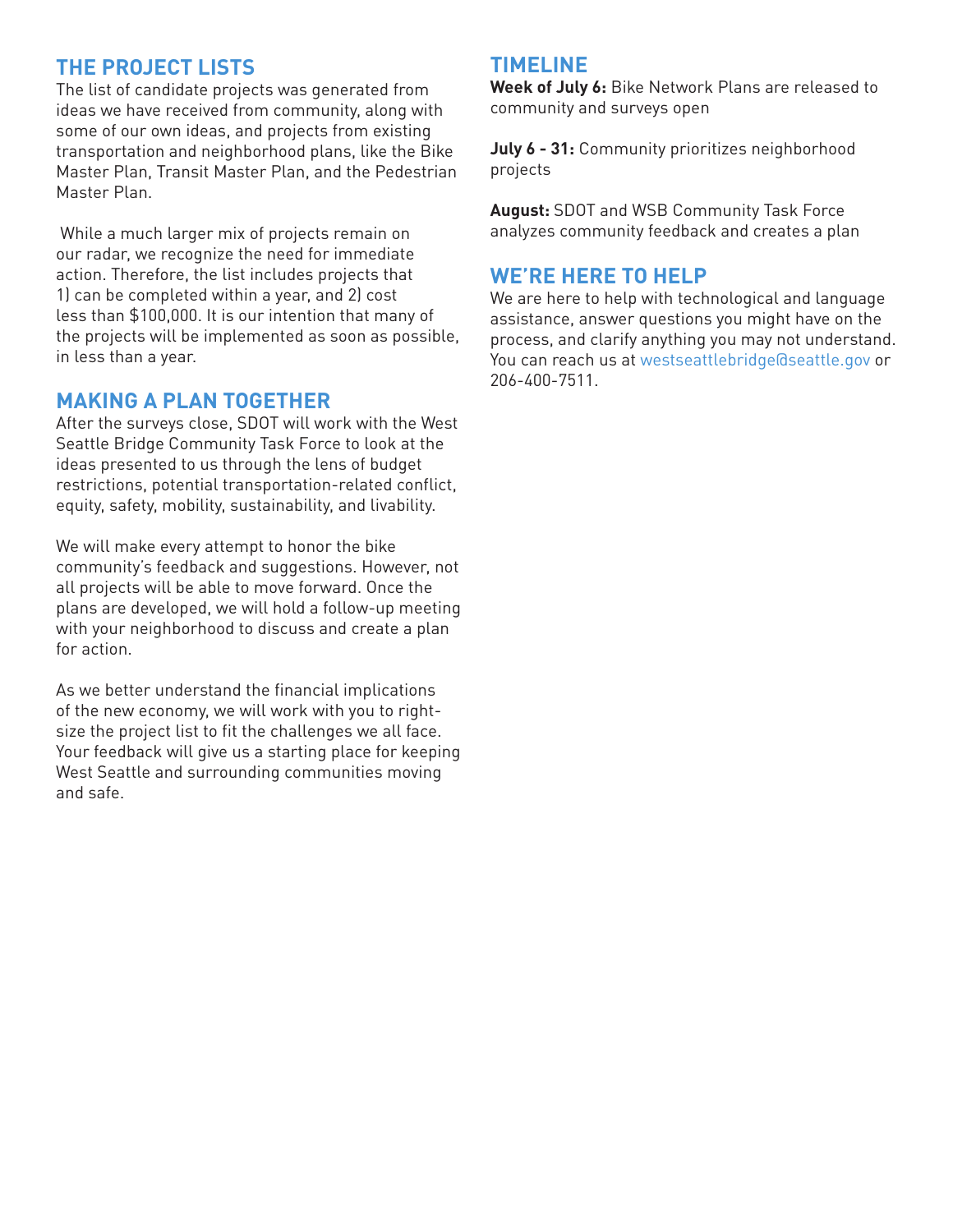## **BIKE**

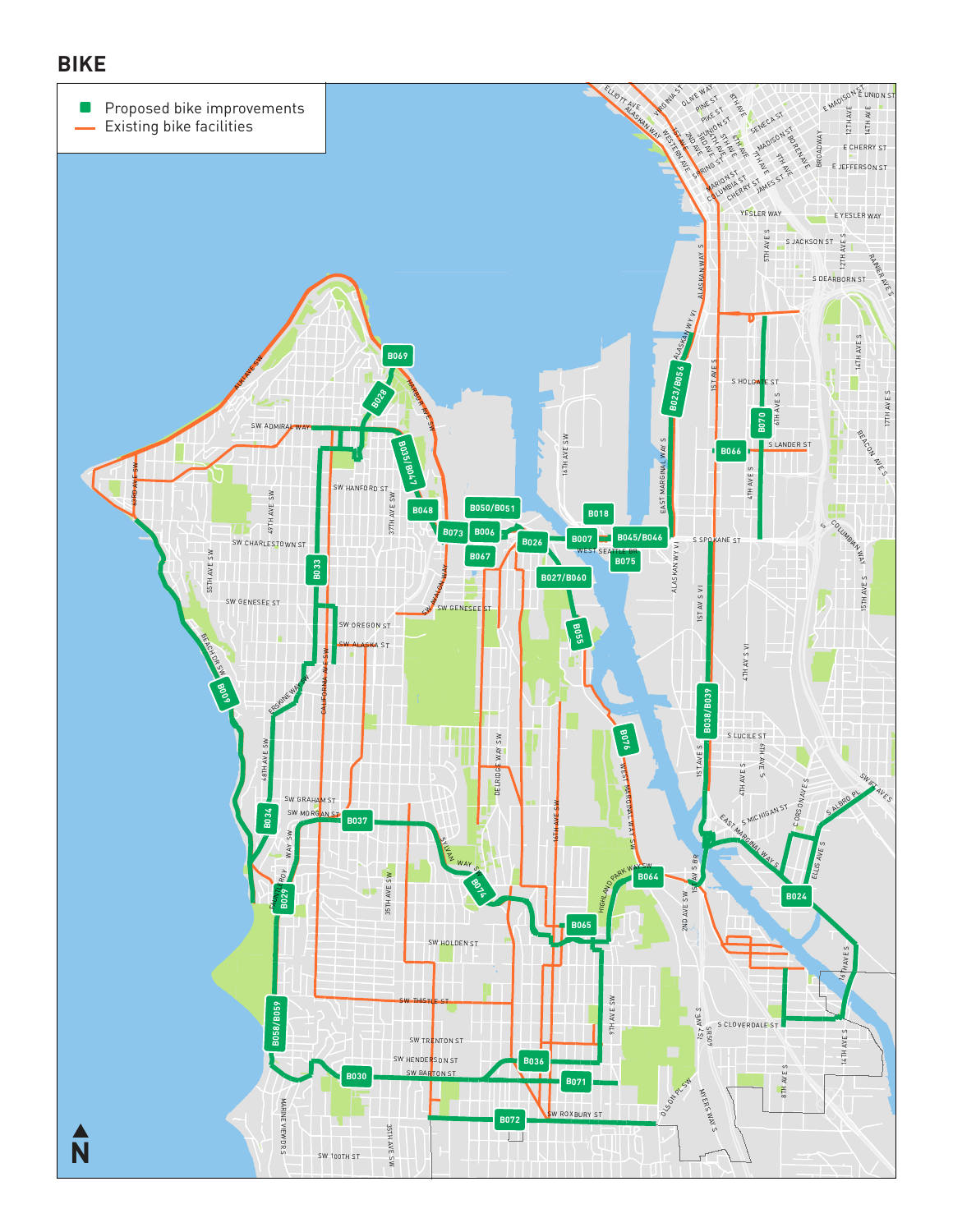|               | <b>BIKE</b>                                                                                                                                                          |                                                                                                                                                                               |                                  |  |  |
|---------------|----------------------------------------------------------------------------------------------------------------------------------------------------------------------|-------------------------------------------------------------------------------------------------------------------------------------------------------------------------------|----------------------------------|--|--|
| <b>Map ID</b> | <b>Name</b>                                                                                                                                                          | <b>Project Description</b>                                                                                                                                                    | <b>Source</b>                    |  |  |
| B006          | Alki Trail                                                                                                                                                           | Add centerline to manage increased bike<br>volumes                                                                                                                            | Community<br>request             |  |  |
| <b>B007</b>   | West Seattle Bridge Trail                                                                                                                                            | Add centerline to manage increased bike<br>volumes                                                                                                                            | Community<br>request             |  |  |
| B009          | Beach Dr SW                                                                                                                                                          | Add bike lanes, requires parking removal                                                                                                                                      | BMP, community<br>request        |  |  |
| <b>B018</b>   | West Seattle Bridge Trail                                                                                                                                            | Concentrate on safety and wayfinding for biking                                                                                                                               | Community<br>request             |  |  |
| B023          | East Marginal Way                                                                                                                                                    | Improvements to existing PBL                                                                                                                                                  | Community<br>request             |  |  |
| B026          | Wayfinding and trail striping spot<br>improvements                                                                                                                   | Wayfinding to help users navigate new<br>connections, trail striping to encourage<br>separation between users                                                                 | Community<br>request             |  |  |
| B027          | West Marginal Way SW                                                                                                                                                 | PBL on West Marginal Way SW, NGW on Marginal<br>Pl SW, requires lane reduction                                                                                                | BMP, community<br>request        |  |  |
| <b>B028</b>   | Fairmount Ave SW                                                                                                                                                     | Restrict vehicles from Forest St to just north of<br>Prince St (driveway). Restripe existing speed<br>humps. Add additional 20 mph signs.                                     | <b>BMP</b>                       |  |  |
| B029          | Fauntleroy Way SW                                                                                                                                                    | Parking removal and addition of NB buffered bike<br>lane. Addition of SB bike lane from California to<br>47th Ave SW                                                          | <b>BMP</b>                       |  |  |
| <b>B030</b>   | SW Barton St/SW Wildwood Pl                                                                                                                                          | Parking removal and addition of Bike lanes or<br><b>PBLs</b>                                                                                                                  | BMP, community<br>request        |  |  |
| B033          | 44th Ave SW                                                                                                                                                          | NGW, enhanced arterial crossings                                                                                                                                              | BMP, community<br>request        |  |  |
| B034          | Erskine Way SW/48th Ave SW                                                                                                                                           | Parking removal with addition of bike lanes                                                                                                                                   | <b>BMP</b>                       |  |  |
| B035          | SW Admiral Way                                                                                                                                                       | Lane reduction and PBL's in both directions.                                                                                                                                  | <b>BMP</b>                       |  |  |
| B036          | SW Barton St/SW Henderson St                                                                                                                                         | Parking removal and PBL's in both directions                                                                                                                                  | <b>BMP, community</b><br>request |  |  |
| B037          | SW Morgan St                                                                                                                                                         | Parking removal with addition of bike lanes                                                                                                                                   | <b>BMP</b>                       |  |  |
| <b>B038</b>   | 1st Ave S from S Spokane St and the<br>viaduct over the rail yard                                                                                                    | Clear private encroachments and parking on<br>sidewalk zone of west side right-of-way in<br>the blocks, make low-cost sidewalk paving<br>improvements for walking and biking. | Community<br>request             |  |  |
| B039          | 1st Ave S Bridge to 1st Ave S                                                                                                                                        | Develop a safe connection from the bridge to the<br>viaduct over the rail yards on 1st Avenue S.                                                                              | BMP, community<br>request        |  |  |
| B045          | Add "Do not block" signage and paint<br>on the road at the T18 crossing. Port<br>drayage trucks waiting to enter the<br>terminal have been blocking the<br>crossing. | West Seattle Bridge Trail and Terminal 18 Entry<br>Crossing                                                                                                                   | Community<br>request             |  |  |
| B046          | Add a speed hump or raised crosswalk<br>to reduce vehicle speeds                                                                                                     | West Seattle Bridge Trail and SW Spokane Place<br>crossing at Terminal 18                                                                                                     | Community<br>request             |  |  |
| B047          | Add downhill bike lane per BMP. [YVYC<br>Bicycle - SW City View & SW Admiral<br>Way]                                                                                 | SW Admiral Way from Fairmount Bridge to SW<br><b>Manning St</b>                                                                                                               | <b>BMP, community</b><br>request |  |  |
| <b>B048</b>   | Admiral Way SW                                                                                                                                                       | Concentrate on safety and wayfinding for biking                                                                                                                               | Community<br>request             |  |  |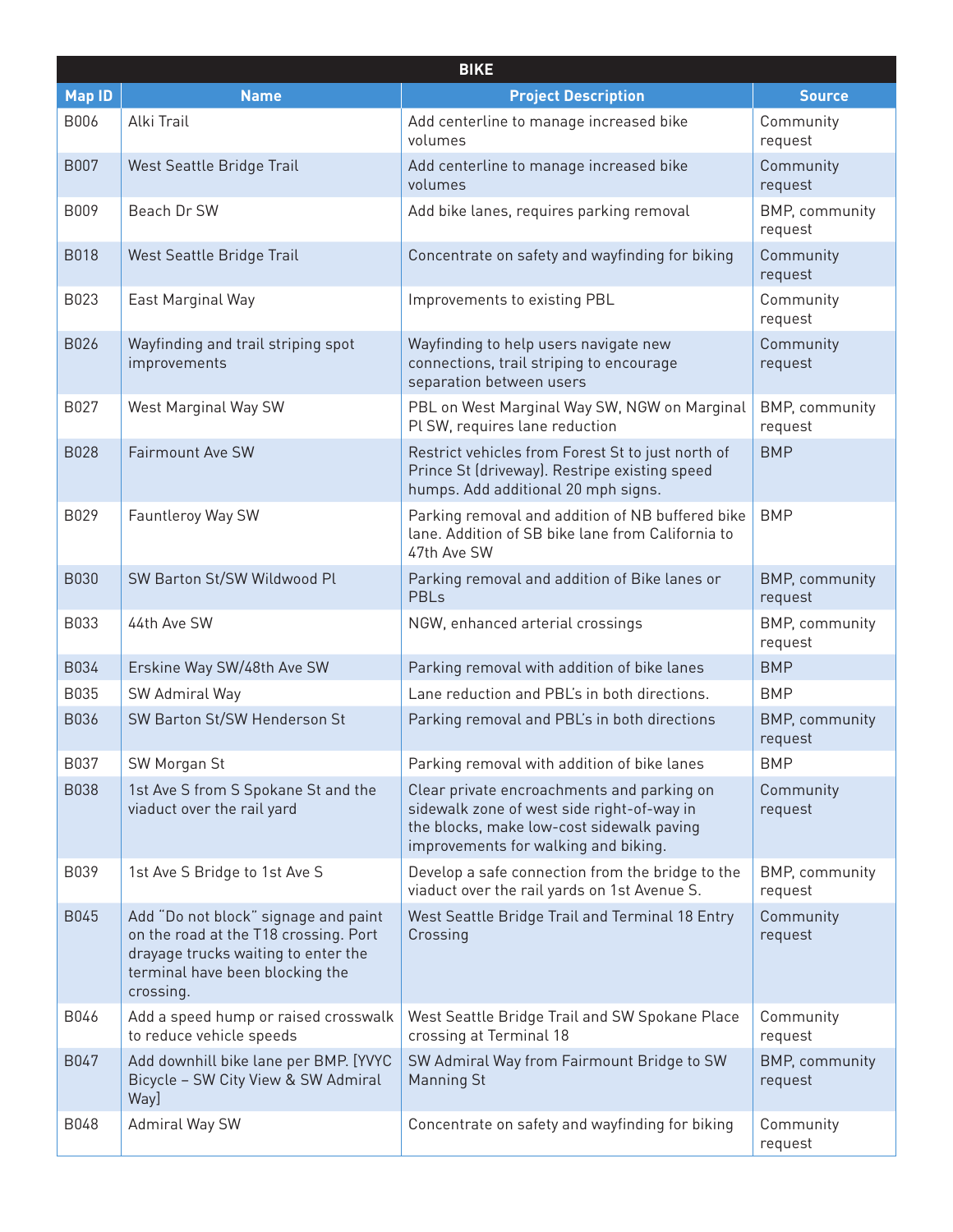|               | <b>BIKE</b>                                                                       |                                                                                                                                                                                                                                                                                                                                                                                                    |                                  |  |  |
|---------------|-----------------------------------------------------------------------------------|----------------------------------------------------------------------------------------------------------------------------------------------------------------------------------------------------------------------------------------------------------------------------------------------------------------------------------------------------------------------------------------------------|----------------------------------|--|--|
| <b>Map ID</b> | <b>Name</b>                                                                       | <b>Project Description</b>                                                                                                                                                                                                                                                                                                                                                                         | <b>Source</b>                    |  |  |
| <b>B050</b>   | Chelan 5-way                                                                      | Concentrate on safety and wayfinding for biking                                                                                                                                                                                                                                                                                                                                                    | Community<br>request             |  |  |
| B051          | Chelan 5-way                                                                      | Improve wayfinding signage; at the Delridge slip<br>lane crossing, paint a center stripe and arrows<br>on the sidewalk to guide riders to the right of the<br>bike sensor that triggers the flashing beacon;<br>provide a longer curb cut at Delridge intersection<br>for better access from the trail to the bike box;<br>add a bike sensor to the bike box on Chelan Ave<br>SW at SW Spokane St. | Community<br>request             |  |  |
| <b>B055</b>   | Duwamish Trail railroad track<br>crossing                                         | Replace the crossing at north end of trail. [YVYC<br>Bicycle - 4215 West Marginal Way SW]                                                                                                                                                                                                                                                                                                          | Community<br>request             |  |  |
| B056          | East Marginal Way S                                                               | Install temporary jersey barriers to separate<br>north-bound bike lane from general purpose<br>lane wherever feasible, but especially north and<br>south of S Hanford St intersection, to prevent<br>drivers from using the bike lane as an extremely<br>dangerous right-side "passing lane". Enforce the<br>"freight only" right turn lane at S Atlantic St.                                      | Community<br>request             |  |  |
| <b>B058</b>   | Fauntleroy Way SW                                                                 | Clear vegetation overgrowing into the east<br>side bike lane across from the WA State ferry<br>terminal. Fill in gap in uphill unseparated bike<br>lane from SW Thistle to SW Webster opposite<br>Lincoln Park.                                                                                                                                                                                    | Community<br>request             |  |  |
| B059          | Fauntleroy Way SW                                                                 | Concentrate on safety and wayfinding for biking                                                                                                                                                                                                                                                                                                                                                    | Community<br>request             |  |  |
| <b>B060</b>   | Fill Duwamish route "missing link".<br>[YVYC Bicycle - 3611 Marginal Place<br>SW] | West Marginal Place SW and 16th Ave SW and<br>17th Ave SW                                                                                                                                                                                                                                                                                                                                          | <b>BMP, community</b><br>request |  |  |
| B064          | Highland Park Way SW and West<br>Marginal Way SW                                  | Request for better bike lane marking at the<br>intersection with Highland Park Way SW                                                                                                                                                                                                                                                                                                              | Community<br>request             |  |  |
| B065          | Highland Park Way SW at West<br>Marginal Way SW                                   | Uncover the paved sidewalk buried by dirt and<br>vegetation on north side from intersection up<br>to the entrance of the service road that joins<br>up with the West Duwamish Greenbelt trails to<br>Riverview Playfields, South Seattle College, and<br>the 14th SW / SW Holly trailhead.                                                                                                         | Community<br>request             |  |  |
| B066          | Lander Street Bridge                                                              | Keep the Detour signs updated. Consider<br>legibility from across the street on 1st Ave side.                                                                                                                                                                                                                                                                                                      | Community<br>request             |  |  |
| B067          | Nucor Trail connection from Delridge<br>Way SW to Alki Trail                      | Concentrate on safety and wayfinding for biking                                                                                                                                                                                                                                                                                                                                                    | Community<br>request             |  |  |
| B069          | Seacrest Water Taxi Terminal                                                      | Concentrate on safety and wayfinding for biking                                                                                                                                                                                                                                                                                                                                                    | Community<br>request             |  |  |
| <b>B070</b>   | SODO LRT Station and SODO Trail                                                   | Concentrate on safety and wayfinding for biking                                                                                                                                                                                                                                                                                                                                                    | Community<br>request             |  |  |
| B071          | SW Barton St from 8th Ave SW to 21st<br>Ave SW                                    | Install speed humps along SW Barton St                                                                                                                                                                                                                                                                                                                                                             | <b>BMP</b>                       |  |  |
| B072          | <b>SW Roxbury St</b>                                                              | Complete the bike lanes, even if not fully<br>protected. Resurfacing and painting is doable<br>without reducing traffic lanes.                                                                                                                                                                                                                                                                     | BMP, community<br>request        |  |  |